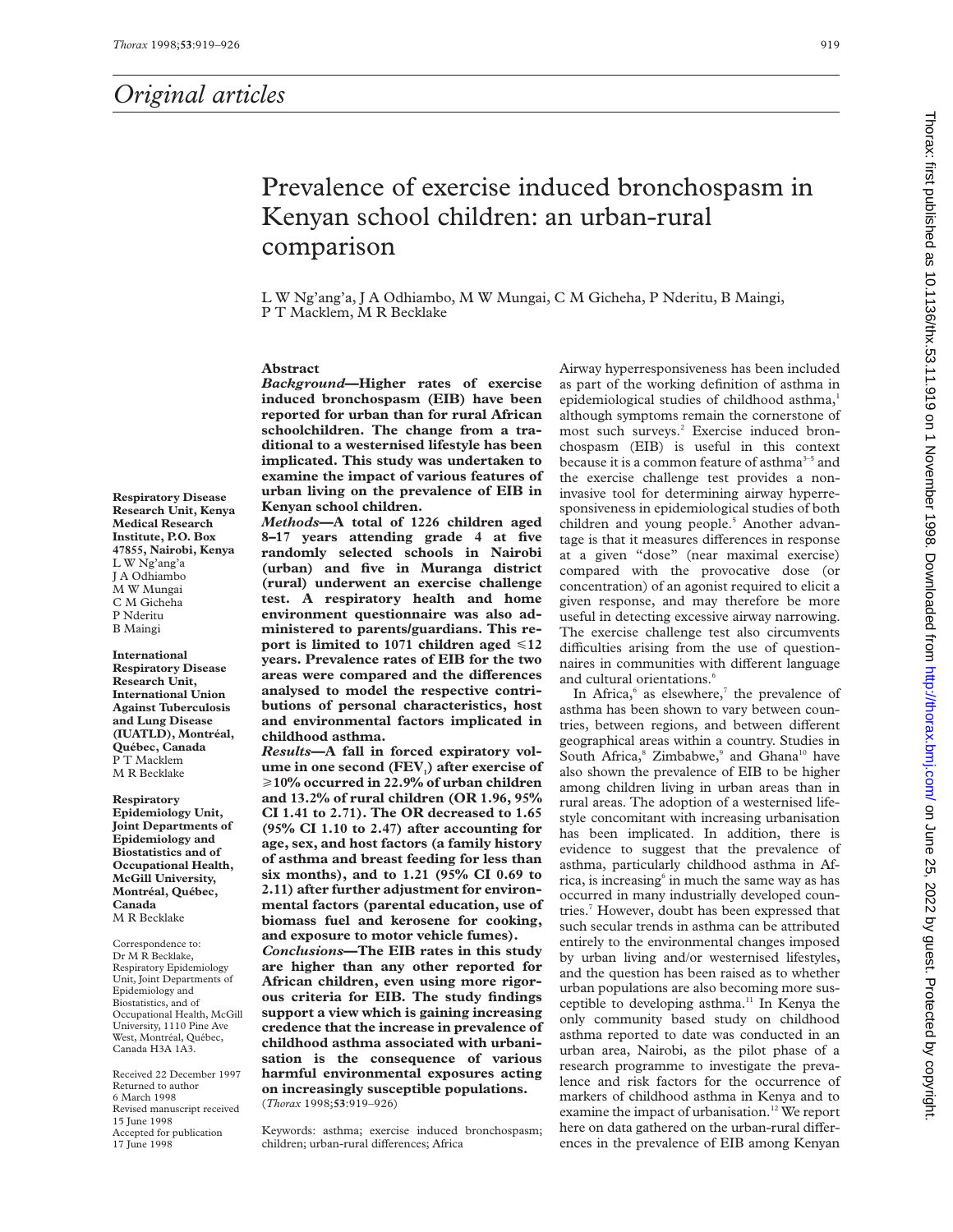*Table 1 Personal characteristics and lung function level of children studied*

| Personal characteristics | $Rural (n=485)$                                                            | Urban $(n=586)$ |
|--------------------------|----------------------------------------------------------------------------|-----------------|
| Percent boys             | 43.3%                                                                      | $49.7\%*$       |
| Age (years)              |                                                                            |                 |
| Mean (SD)                | 10.8(1.1)                                                                  | $10.2(0.7)$ *   |
| Range                    | $8 - 12$                                                                   | $8 - 12$        |
| Height (cm)              |                                                                            |                 |
| Mean (SD)                | 135.0(6.7)                                                                 | $135.4(7.0)$ *  |
| Range                    | $111 - 158$                                                                | $114 - 155$     |
| Weight (kg)              |                                                                            |                 |
| Mean (SD)                | 28.2(4.4)                                                                  | $28.1 (4.8)$ *  |
| Range                    | $20 - 54$                                                                  | $17 - 50$       |
| Body mass $(kg/m2)$      |                                                                            |                 |
| Mean (SD)                | 15.3(1.4)                                                                  | 15.2(1.7)       |
| Range                    | $12.4 - 23.7$                                                              | $11.2 - 22.7$   |
| Lung function            | $Rural (n=480)$                                                            | Urban $(n=577)$ |
| FEV, (1)                 |                                                                            |                 |
| Mean (SD)                | 1.60(0.29)                                                                 | $1.66(0.28)$ *  |
| Range                    | $0.55 - 3.01$                                                              | $0.80 - 2.78$   |
| FVC(1)                   |                                                                            |                 |
| Mean (SD)                | 1.91(0.35)                                                                 | $1.99(0.34)$ *  |
| Range                    | $0.85 - 3.48$                                                              | $1.13 - 3.27$   |
| $FEV, /FVC$ (%)          |                                                                            |                 |
| Mean(SD)                 | 84.3 (8.0)                                                                 | 83.5(6.9)       |
| Range                    | $44.9 - 155.2$                                                             | $57.6 - 100.0$  |
|                          | Age, sex and size adjusted lung function level (FEV, and FVC) <sup>+</sup> |                 |
| FEV, (% predicted)       |                                                                            |                 |
| Mean                     | 100.7                                                                      | 99.4            |
| 95% CI                   | 99.5 to 101.9                                                              | 98.4 to 100.5   |
| FVC (% predicted)        |                                                                            |                 |
| Mean                     | 100.5                                                                      | 99.6            |
| 95% CI                   | 99.4 to 101.7                                                              | 98.5 to 100.6   |

 $FEV<sub>1</sub>$  = forced expiratory volume in one second;  $FVC$  = forced vital capacity.

\*Significant urban-rural differences (p<0.05).

†Internally adjusted using the study population's age, sex, height and body mass index.

school children and address the question of whether these differences can be explained by urban-rural differences in the distribution of known and suspected host and/or environmental determinants of childhood asthma.

#### **Methods**

## STUDY DESIGN AND POPULATION

Details of the study design, target population, sampling procedures, and response rates for questionnaire information have been described elsewhere<sup>13</sup> but are briefly summarised here. A cross sectional survey design was used to target 10 year old (grade 4) school children attending five urban and five rural schools. The urban site selected was Nairobi, a city of over two million people with a high population growth arising both from migration from rural areas and from a high birth rate. English is the official language and Swahili the language of commerce. Several tribal languages are also spoken in the city. Nairobi supports both light and heavy industry and is a transport hub in the East and Central African region. There is also considerable motor vehicle pollution. The 136 public schools within the Nairobi urban area were classified by the school authorities into five neighbourhood social class levels as follows:

*Table 2 Prevalence of exercise induced bronchospasm (EIB) by sex and area of residence*

|                    | Rural $n(\%)$ | Urban $n(\%)$ | OR (95% CI) $*$                |
|--------------------|---------------|---------------|--------------------------------|
| Boys and girls (n) | 479           | 573           |                                |
| $EIB_{10}$         | 63(13.2)      | 131 (22.9)    | 1.96 (1.41 to 2.72)            |
| $EIB_{15}$         | 29(6.1)       | 56 (9.8)      | 1.68 (1.06 to 2.68)            |
| Boys $(n)$         | 209           | 289           |                                |
| $EIB_{10}$         | 24(11.5)      | 68(23.5)      | 2.37 (1.43 to 3.93)            |
| $EIB_{15}$         | 13(6.2)       | 30(10.4)      | 1.75 (0.89 to 3.44)            |
| Girls $(n)$        | 270           | 284           |                                |
| $EIB_{10}$         | 39 (14.4)     | 63(22.2)      | 1.69 $(1.09 \text{ to } 2.62)$ |
| $EIB_{15}$         | 16(5.9)       | 26(9.2)       | $1.60$ (0.84 to 3.05)          |
|                    |               |               |                                |

\*Prevalence odds ratio: urban versus rural.

 $EIB<sub>10</sub>, EIB<sub>15</sub> = 10%$  or more or 15% or more fall in  $FEV<sub>1</sub>$  after exercise.

upper middle, middle, low, very low (shanty), and the non-residential downtown Nairobi that is, with no obvious neighbourhood social class. Stratified sampling was then used to select one school to represent each of five school neighbourhood social class levels. The rural site, Muranga district, approximately 80 km north of Nairobi, was selected because it enjoys a similar climate and is at the same altitude above sea level as Nairobi (approximately 6000 feet), altitude being a determinant of spirometric flow rates.<sup>14</sup> Three of the 68 schools were selected from an administrative sub-district comprising small rural holdings operated by peasant farmers, all from the same ethnic group (Kikuyu). The other two schools were selected from 56 schools within an administrative sub-district with large agricultural holdings operated by multinational companies. One of these schools was within a pineapple plantation and consisted of children from several Kenyan tribal groups, while the other school was in a coffee plantation and most of the children were from the Kikuyu tribe.

The 10 year old target age was achieved for the urban area (mean (SD) age 10.2 (0.9) years, range 8–15). However, in Muranga grade 4 children were older (mean (SD) age 11.4 (1.5) years, range 8–17). Because prevalence rates of EIB have been shown to decrease with age from childhood to adolescence,<sup>5</sup> the present analysis was limited to children aged 12 years or younger to focus on prepubertal children rather than those who had already undergone or were still undergoing puberty.

#### **OUESTIONNAIRE**

A standardised English language questionnaire was administered at the respective school compounds by three interviewers who translated the questions freely into the language in which the parent or guardian of the participating child was most comfortable. Languages used included Kikuyu, English, Swahili, and Luo. This technique has been shown to give acceptable results in a study conducted in Johannesburg, another rapidly expanding urban centre in Africa in which up to seven tribal languages are in use in the urban workforce.<sup>15</sup> The research team actively followed up those parents who did not attend the school to complete the questionnaire. The questionnaire sought information on the child's respiratory health, personal and family history of asthma symptoms and allergy, as well as on the child's home environment.

# SPIROMETRIC AND EXERCISE CHALLENGE TESTS

Spirometric tests were performed before exercise and at five and 10 minutes after exercise. The highest forced expiratory volume in one second  $(FEV_1)$  value from at least three acceptable trials (all within 100 ml of each other) before exercise was compared with the lowest from at least three acceptable trials (also all within 100 ml of each other) at five and 10 minutes after exercise in order to determine whether EIB had occurred. Spirometric tests were performed using a Vitalograph compact spirometer with the child in the standing posi-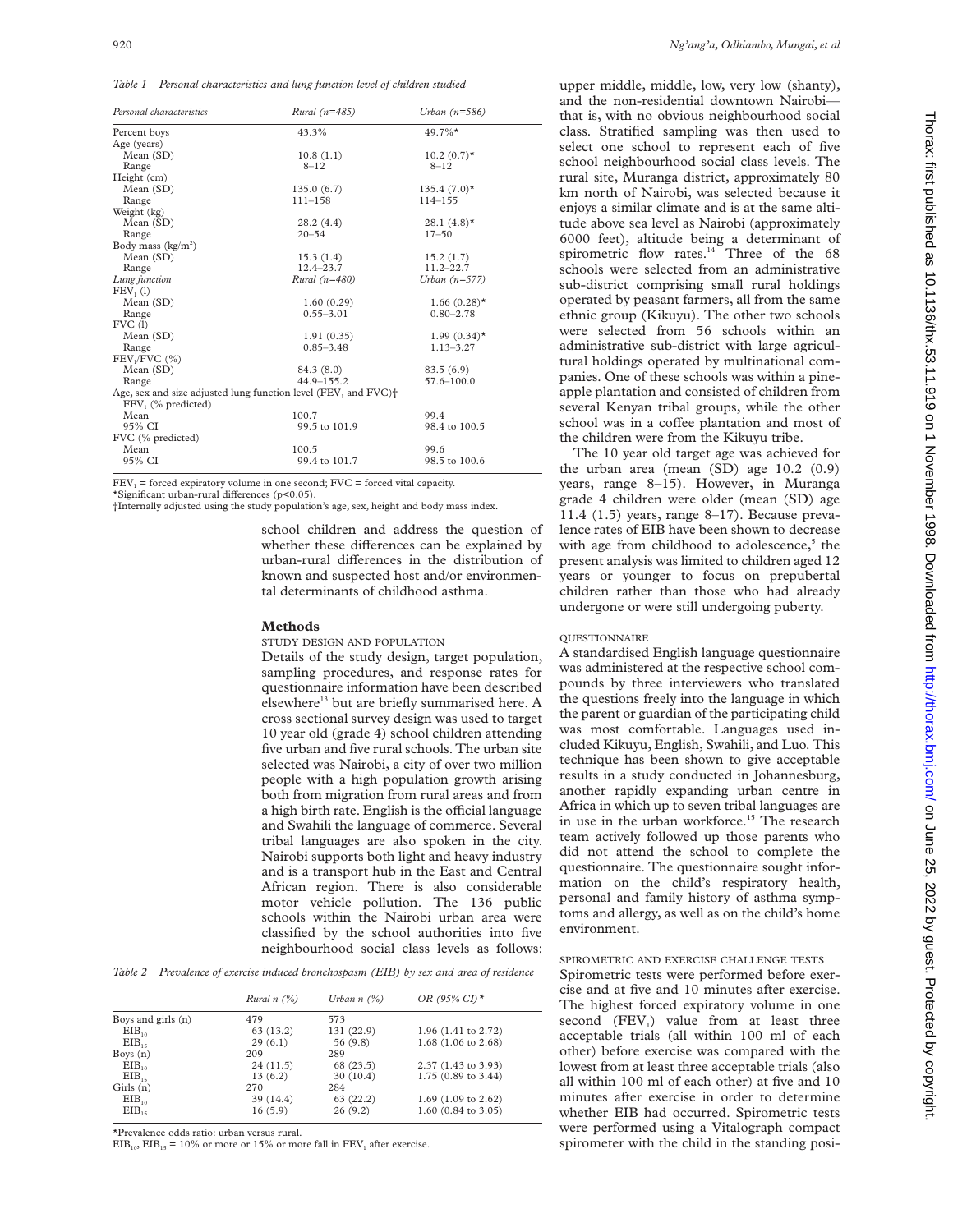*Table 3 Host characteristics of children studied*

|                                            | Rural       | Urban                     |
|--------------------------------------------|-------------|---------------------------|
| Family history*                            | $n = 405$   | $n = 508$                 |
| Asthma symptoms $n$ (%)                    | 44 (10.9)   | $132(26.0)$ <sup>+</sup>  |
| Allergy $n$ $(\%)$                         | 45(11.1)    | $153(30.1)$ <sup>+</sup>  |
| Early life characteristics                 | $n = 462$   | $n = 553$                 |
| Birth weight (kg)                          |             |                           |
| Mean(SD)                                   | 3.18(0.56)  | $3.42(0.66)$ <sup>+</sup> |
| Range                                      | $1.6 - 5.0$ | $1.0 - 6.0$               |
| Prematurity n (%)                          | 5(1.1)      | $25(4.5)$ <sup>+</sup>    |
| Breast fed for less than 6 months n $(\%)$ | 22(4.8)     | $68(12.3)$ <sup>+</sup>   |
| Personal history of:                       | $n = 461$   | $n = 557$                 |
| Asthma symptoms $n$ (%)                    | 13(2.8)     | $53(9.5)$ <sup>+</sup>    |
| Allergy $n$ $(\%)$                         | 19(4.1)     | $97(17.4)$ <sup>+</sup>   |
| Eczema n $(\%)$                            | 17(3.7)     | $38(6.8)$ <sup>+</sup>    |
| Allergic rhinitis $n$ $(\%)$               | 7(1.5)      | $54(9.7)$ <sup>+</sup>    |

\*Family history of asthma symptoms was based on yes answers to the questions as to whether the child's natural father, mother or siblings had ever had wheezing or whistling in the chest with shortness of breath, asthma, or allergy.

†Significant urban-rural diVerences (p<0.05).

tion without any nose clip. Spirometer calibrations were done twice daily, morning and afternoon, according to ambient atmospheric pressure and temperature. Each child went through a vigorous six minute free running exercise in the school playground and the heart rate before and after exercise was recorded as a measure of the level of exercise stress achieved. The children ran in pairs and, after each circuit of the playing field, were urged by the staff responsible for the test to maintain their initial running pace. Standing height and weight without shoes were also recorded.

## DATA MANAGEMENT AND ANALYSIS

All data collected were managed using a dBASE program. For the purposes of this study the outcome variable (EIB) was defined at two levels,  $EIB_{10}$  and  $EIB_{15}$ , representing a fall in FEV, after exercise of  $10\%$  and  $15\%$ , respectively, and was computed as follows:

 $({\rm Pre-exercise \ FEV}_{1}$ —Post-exercise  $\rm FEV_{1}$ )/ (Pre-exercise  $\text{FEV}_1$ )}  $\times$  100

*Table 4 Home environment characteristics of the children studied*

|                                    | Rural $n(\%)$ | Urban $n(\%)$             |
|------------------------------------|---------------|---------------------------|
| Smoking                            | $n = 450$     | $n = 537$                 |
| Any smoker at home                 | 241 (53.6)    | $178(33.1)$ *             |
| Shares bedroom with a smoker       | 27(6.0)       | 31(5.6)                   |
| Animals in the homestead           | $n = 461$     | $n = 555$                 |
| Cat                                | 124(26.9)     | 128(23.1)                 |
| $\log$                             | 184 (39.8)    | 80 $(14.4)$ *             |
| Chicken                            | 310 (67.1)    | $124 (22.3)$ *            |
| Any animal                         | 363 (78.6)    | 248 $(44.7)$ *            |
| Indoor animal <sup>+</sup>         | 10(2.2)       | 67 $(12.1)$ *             |
| Animal sleeps indoor               | 52 (11.3)     | 66 (11.9)                 |
| Ventilation                        | $n = 462$     | $n = 555$                 |
| Mean (SD) no. of windows           | 1.12(0.35)    | $1.29(0.46)$ *            |
| Mean (SD) windows/room             | 4.27(2.11)    | 4.67(2.61)                |
| Mean (SD) household crowding       | 1.97(1.00)    | $2.34(1.7)$ *             |
| Sleeping area characteristics      | $n = 421$     | $n = 586$                 |
| Sleeps in kitchen/single room      | 40(8.7)       | 125(21.3)                 |
| Shares bed                         | 337 (80.0)    | 331 $(56.5)$ *            |
| Domestic fuel#                     | $n = 462$     | $n = 555$                 |
| Wood                               | 428 (92.6)    | 35 $(6.3)$ *              |
| Charcoal                           | 144 (31.2)    | 437 $(78.7)$ *            |
| Kerosene                           | 170 (36.8)    | 450 $(81.1)$ <sup>*</sup> |
| Gas                                | 17(3.7)       | 271 $(48.8)$ *            |
| Electricity                        | 6(1.3)        | $194(35.0)*$              |
| Socioenvironmental characteristics | $n = 460$     | $n = 554$                 |
| Mean (SD) years of education       | 7.38(3.2)     | $11.3(3.3)$ *             |
| Exposed to motor vehicle fumes     | $n = 462$     | $n = 555$                 |
| Frequently                         | 38 (8.2)      | 373 (67.2)                |
| Sometimes                          | 207 (44.8)    | 158 (28.5)                |
| Rarely                             | 215 (46.5)    | 24 $(4.3)$ *              |

\*Significant urban-rural differences ( $p < 0.05$ ).

†Animal that spends most of the time indoors.

‡Domestic fuel ever used in the household.

§Years of education of parent/guardian (head of household).

The explanatory variable of major interest was area of residence (urban versus rural). Other determinants (also explanatory variables in this study) were grouped into three categories as follows: (1) personal characteristics (age, height, weight and sex); (2) host characteristics including a family history of allergy and/or of asthma symptoms as well as certain early life events (pre-term birth, birth weight, and duration of breast feeding); and (3) home environment characteristics including exposure to environmental tobacco smoke, animals in the homestead, characteristics of the child's sleeping area, kitchen characteristics as well as other socioenvironmental factors such as parental level of education and household crowding. Note that the term determinant is used here to indicate "any characteristic of an individual (whether constitutional, environmental or behavioural) that brings about a change in a health condition",<sup>16</sup> in this case EIB, regardless or not of whether it is causal. A determinant may increase or diminish risk that is, it may be a risk or a protective factor.

Statistical analysis was performed using SAS statistical programs (version 6). Prevalence rates for EIB in rural and urban children were compared using  $\chi^2$  tests. Personal characteristics, host and home environment factors were also compared using  $\chi^2$  tests for categorical variables and *t* tests for continuous variables. A p value of  $\leq 0.05$  using a two tailed test was considered statistically significant. To examine the determinants of urban-rural differences in EIB, logistic regression models were constructed for each level of  $EIB$  ( $EIB_{10}$  and EIB<sub>15</sub>). Explanatory variables, grouped under the categories mentioned above (personal, host and home environment characteristics), were serially included in these models to determine to what extent these factors explained the observed urban-rural differences. The decision to retain a variable in the final model was based on a priori judgment and/or change of the urban-rural odds ratio (OR) when the variable was added into the model. Effect measures were expressed as prevalence odds ratios with 95% confidence intervals (CI).

#### **Results**

#### PARTICIPATION RATES AND STUDY POPULATION CHARACTERISTICS

From a total of 1277 eligible children (603 urban, 674 rural), information on airway responsiveness to exercise was obtained for 98.7% and 93.6% of urban and rural children, respectively. The corresponding participation rates for the questionnaire were 94.2% and 89.6% for urban and rural areas, respectively.<sup>13</sup> Table 1 shows the characteristics of the two study populations. Boys made up a higher proportion of the study population in the urban area than in the rural area. Even with the restricted age range of up to 12 years, the urban children were significantly younger but taller than the rural children, though with comparable values for weight and body mass index. Compared with rural children, urban children also had higher baseline levels of FEV<sub>1</sub> and forced vital capacity (FVC), but not of the ratio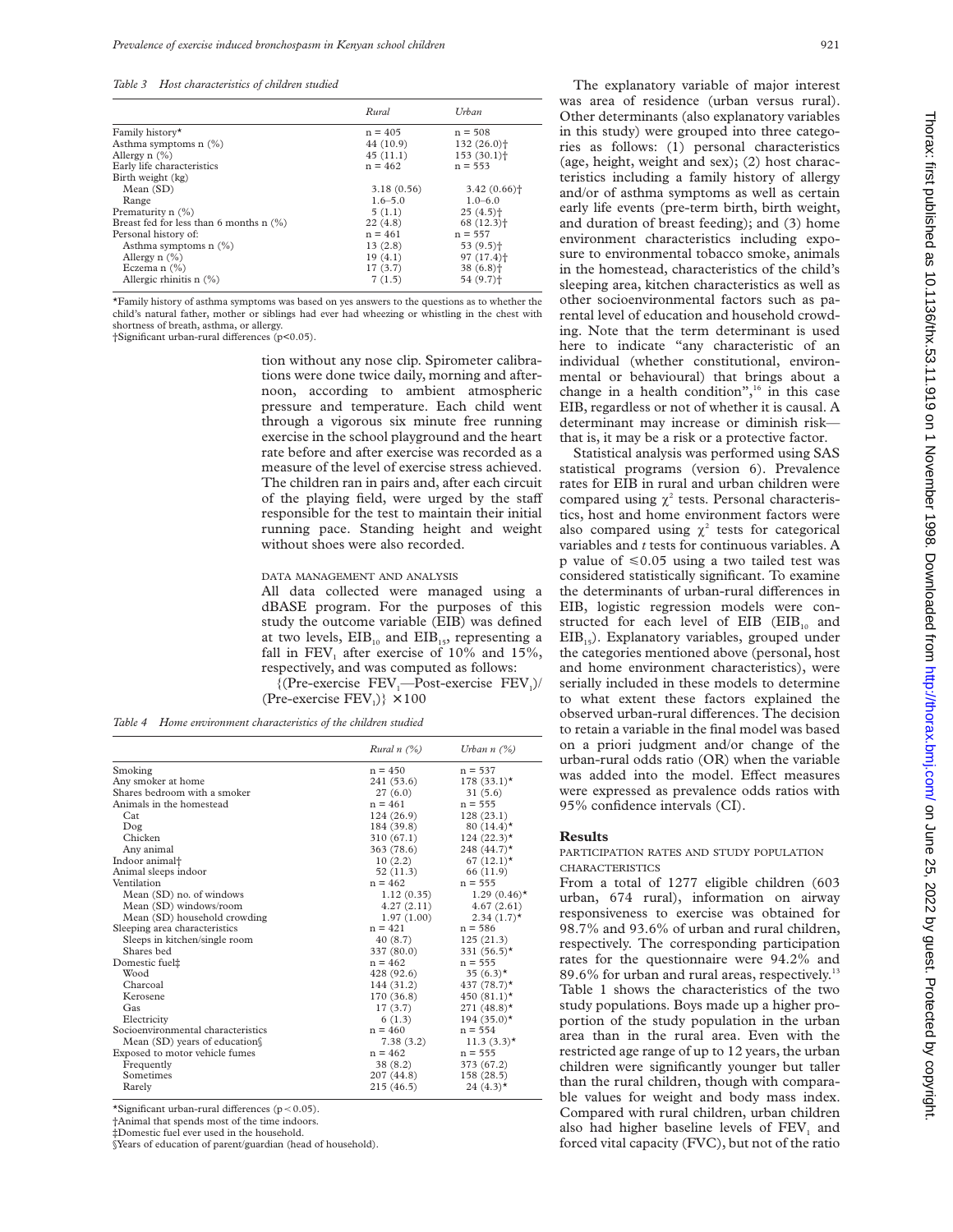*Table 5 Odds ratios (unadjusted and adjusted) with 95% confidence interval for urban versus rural residence for exercise induced bronchospasm (EIB<sub>10</sub> and EIB<sub>15</sub>)* 

|                                                                                                                                                                           | Odds ratio $*(95\%$ confidence interval)                                                                                                      |                                                                                                                                     |  |
|---------------------------------------------------------------------------------------------------------------------------------------------------------------------------|-----------------------------------------------------------------------------------------------------------------------------------------------|-------------------------------------------------------------------------------------------------------------------------------------|--|
|                                                                                                                                                                           | $EIB_{10}$                                                                                                                                    | $EIB_{15}$                                                                                                                          |  |
| Unadiusted<br>Adjusted for age and sex<br>Adjusted for age, sex, and host <sup>+</sup> characteristics<br>Adjusted for age, sex, host, and environmental‡ characteristics | 1.96 $(1.41 \text{ to } 2.72)$ n= 1052<br>1.80 (1.27 to 2.54) $n=1052$<br>1.65 $(1.10 \text{ to } 2.47)$ n=792<br>1.21 (0.69 to 2.11) $n=775$ | 1.68 $(1.06 \text{ to } 2.68)$ n=1052<br>1.43 (0.88 to 2.33) $n=1052$<br>$1.04$ (0.60 to 1.83) n=792<br>$0.61$ (0.28 to 1.33) n=775 |  |

\*Odds ratios were calculated with rural children as the reference category.

†Host characteristics were breast feeding for less than six months and a family history of asthma symptoms.

‡Environmental characteristics were presence of animals in the homestead, ventilation (number of windows/room), parental education (years of education), use of biomass fuel and kerosene for cooking, and exposure to motor vehicle fumes on the way to school.

of FEV<sub>1</sub> to FVC. These differences were largely due to the size differences and, when internally adjusted for age, sex and size and expressed as percentage predicted, FEV <sup>1</sup> and FVC were actually slightly lower in the urban children than in the rural children.

PREVALENCE OF EIB

Table 2 shows the prevalence of  $EIB_{10}$  and  $EIB<sub>15</sub>$  among children studied by sex and area of residence. For boys and girls combined, the prevalence rates for both  $EIB_{10}$  and  $EIB_{15}$  were significantly higher in the urban area than in the rural area, (OR 1.96, 95% CI 1.41 to 2.72 and 1.68, 95% CI 1.06 to 2.68, respectively). The heart rates after exercise did not differ significantly between the urban and rural children (mean (SD) 178 (17) versus 176 (17) beats per minute). Similar urban-rural differences in the prevalence of  $EIB_{10}$  and  $EIB_{15}$  were observed for boys and girls separately, but were more pronounced in boys than in girls.

## URBAN -RURAL DISTRIBUTION OF HOST AND ENVIRONMENTAL DETERMINANTS

Table 3 shows the urban-rural distribution of the host characteristics of the children studied (a family history of asthma symptoms and/or allergy and certain early life characteristics). All are generally regarded as determinants of asthma and all were significantly more frequently reported in the urban children than in the rural children. Information on the child's personal history is also included in table 3 for descriptive purposes.

Table 4 shows the urban-rural distribution of the home environmental characteristics of the children studied. The presence of smokers and animals in the home was less frequently reported for urban than for rural children, but the urban children were more likely to have animals that spent most of the time indoors and to live in more crowded houses which, however, had more windows per room. They were also more likely to sleep in the kitchen but less likely to share a bed. Use of wood fuel was reported for the majority of rural homes while the use of all other fuels was reported more frequently for urban homes. Carpets were also exclusively reported for the urban area while urban homes were also less likely than rural homes to have a detached kitchen (not shown in table). Parents of urban children had, on average, more years of education than parents of rural children. Urban children were also more frequently exposed to motor vehicle fumes on their way to school than were rural children.

## IMPACT OF URBANISATION ON EIB

Table 5 shows the results of modelling analysis directed at determining to what extent the urban-rural differences in the prevalence of EIB in this study could be explained by urbanrural differences in the determinants of EIB examined. Given urban versus rural residence, the unadjusted OR for  $\mathrm{EIB}_{10}$  was 1.96 (95% CI 1.41 to 2.72). Adjusting for age and sex resulted in a reduction in the OR to 1.80 (95% CI 1.27 to 2.54). A further reduction in OR to 1.65 (95% CI 1.10 to 2.47) was observed after accounting for urban-rural differences in host factors (a more frequent family history of asthma symptoms) and early life events (breast feeding for less than six months), but the

*Table 6 Relationship of exercise induced bronchospasm (EIB<sub>10</sub>) to selected demographic, host and environmental characteristics*

|                                                      | Odds ratio (95% confidence interval) |                                   |                                                        |  |
|------------------------------------------------------|--------------------------------------|-----------------------------------|--------------------------------------------------------|--|
| Characteristic                                       | Undjusted                            | Adjusted for area of<br>residence | Adjusted for all other<br>characteristics in the table |  |
| $Sex*$                                               | $1.00$ (0.73 to 1.36)                | $1.04$ (0.76 to 1.43)             | $1.13$ (0.77 to 1.65)                                  |  |
| Age                                                  | $0.75(0.63 \text{ to } 0.89)$        | $0.82$ (0.68 to 0.99)             | $0.84$ (0.67 to 1.06)                                  |  |
| Breast fed for less than 6 months                    | 1.27 (0.78 to 2.05)                  | 1.09 (0.67 to 1.79)               | $1.07$ (0.63 to 1.79)                                  |  |
| Family history of asthma symptoms                    | 1.61 $(1.09 \text{ to } 2.36)$       | 1.40 (0.95 to 2.08)               | 1.50 (0.99 to 2.28)                                    |  |
| Animal in the homestead                              | $0.62$ (0.45 to 0.85)                | $0.74$ (0.52 to 1.04)             | $0.76$ (0.51 to 1.14)                                  |  |
| Ventilation (windows/room)                           | 1.55 (1.08 to 2.22)                  | 1.36 (0.94 to 1.97)               | $1.06$ (0.68 to 1.65)                                  |  |
| Cooking fuel                                         |                                      |                                   |                                                        |  |
| <b>Biomass</b>                                       | $0.58$ (0.37 to 0.90)                | $0.73$ (0.46 to 1.15)             | $0.64$ (0.37 to 1.11)                                  |  |
| Kerosene                                             | 1.50 $(1.07 \text{ to } 2.10)$       | $1.80$ (1.27 to 2.55)             | 1.17 (0.74 to 1.84)                                    |  |
| Parental education (years in school)                 | $1.06$ (1.01 to 1.11)                | 1.02 (0.97 to 1.07)               | $1.01$ (0.95 to 1.08)                                  |  |
| Exposure to motor vehicle fumes on the way to school |                                      |                                   |                                                        |  |
| Frequently                                           | $2.05$ (1.28 to 3.26)                | 1.27 (0.72 to 2.27)               | $1.18$ (0.62 to 2.25)                                  |  |
| <b>Sometimes</b>                                     | 1.97 (1.22 to 3.17)                  | $1.60$ (0.97 to 2.64)             | 1.31 (0.74 to 2.31)                                    |  |
| Rarely                                               | Reference                            | Reference                         | Reference                                              |  |
| Area of residence (urban vs rural)                   | 1.96 (1.41 to 2.72)                  |                                   | 1.21 $(0.69 \text{ to } 2.11)$                         |  |

\*Odds ratios calculated using boys as reference.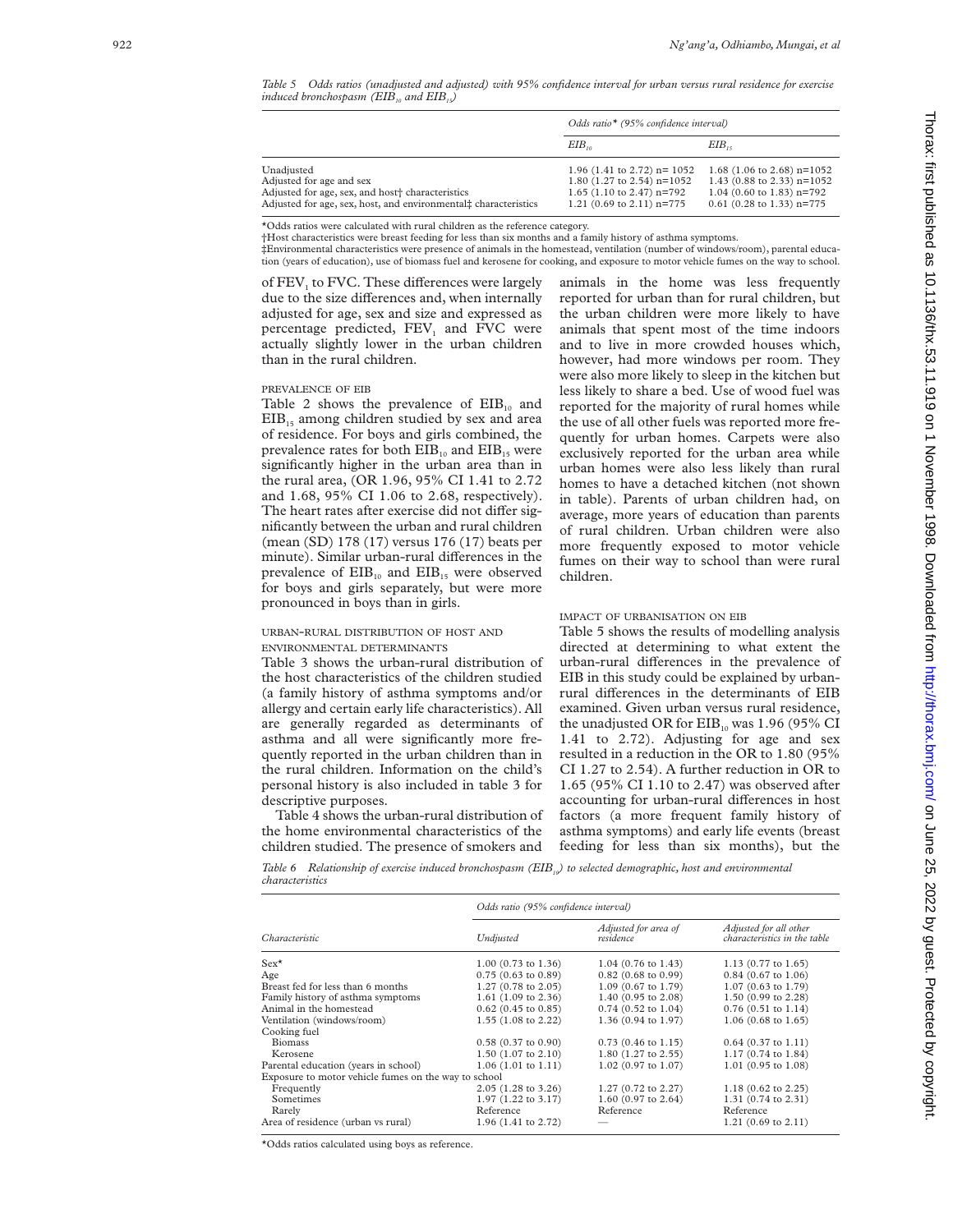differences remained significant. However, simultaneous adjustment for age, host and environmental factors resulted in a further reduction in the OR which was no longer significantly different from 1.0 (OR 1.21, 95% CI 0.69 to 2.11). Similar results were obtained for the smaller number of children with an  $EIB_{15}$  value (85 versus 194), though only the unadjusted OR was statistically significant. When the results were analysed separately by sex, similar trends were observed for both  $EIB_{10}$ and  $EIB_{15}$  for boys, and for  $EIB_{15}$  for girls (not shown). However, for  $EIB_{10}$  for girls the adjustment for host and environmental factors did not reduce the OR which, in the fully adjusted model, still remained above 1.0, though was non-significant.

Finally, we assessed the individual contribution of the various determinants of EIB to the urban-rural gradient for EIB observed in our study. The results of these analyses can be seen in table 6 which shows, for each determinant, the crude OR, the OR adjusted for area of residence, and the OR for the fully adjusted model. For sex there was an increase (non-significant) in the OR adjusted for area of residence and the fully adjusted OR. This was not unexpected because there were more girls among the rural than among the urban school children, and they were on average older and therefore more likely to have undergone puberty when male:female ratios for asthma reverse from above 1 to below 1. This is in keeping with the observation that, in childhood, boys exhibit the markers of asthma more frequently than girls whereas the reverse occurs in adolescence.<sup>19</sup> There was also an increase in the OR adjusted for area of residence and the fully adjusted OR for breast feeding for less than six months, another determinant more common among urban than rural school children (see table 3).

#### **Discussion**

The main findings in this study are the high rates for EIB in Nairobi school children, rates

*Table 7 Exercise induced bronchospasm (EIB) in African children*

| Reference                       | Country  | Region or group                                                           | $\boldsymbol{n}$         | Age range<br>(in years) | Prev                            | EIB definition                                                                                       | Lung function index                                              |
|---------------------------------|----------|---------------------------------------------------------------------------|--------------------------|-------------------------|---------------------------------|------------------------------------------------------------------------------------------------------|------------------------------------------------------------------|
| van Niekerk (1979) <sup>8</sup> | S Africa | Urban<br>Rural                                                            | 695<br>671               | $6 - 9$                 | 3.17%<br>$0.14\%$               | 15% fall in PEFR or FEV, after 6 min<br>running exercise                                             | PEFR and FEV, before and at 3<br>and 5 minutes after exercise    |
| Terblanche $(1990)^{17}$        | S Africa | White (urban)<br>Coloured (urban)                                         | 698<br>694               | $6 - 20$                | 5.87%                           | 10% fall in FEV, after 6 min running<br>4.05% exercise                                               | FEV, before and at 10 minutes<br>after exercise                  |
| Keeley $(1991)^9$               | Zimbabwe | Urban high SES<br>Urban low SES<br>Rural                                  | 726<br>642<br>687        | $7 - 9$                 | 5.8%<br>3.1%<br>0.1%            | 15% fall in PEFR after 6 min running<br>exercise or 15% increase in PEFR after<br>bronchodilator     | PEFR before and at 5 and 10<br>minutes after exercise            |
| Ng'ang'a $(1992)^{12}$          | Kenya    | Urban                                                                     | 408                      | $9 - 12$                | 10.5%<br>21.3%                  | 15% fall in FEV, after 6 min running<br>exercise<br>10% fall in FEV, after 6 min running<br>exercise | FEV, before and at 5 and 10<br>minutes after exercise            |
| Addo Yobo (1997) <sup>10</sup>  | Ghana    | Urban rich<br>Urban poor<br>Rural                                         | 599<br>220<br>270        | $9 - 16$                | 4.7%<br>2.2%<br>2.7%            | 12.5% fall in PEFR after 6 min running<br>exercise                                                   | PEFR at baseline, 5 and 8<br>minutes after exercise              |
| Present study                   | Kenva    | Urban middle<br>class<br>Urban poor<br>Rural plantation*<br>Rural peasant | 331<br>242<br>140<br>339 | $8 - 12$                | 10.3%<br>9.1%<br>12.9%<br>3.2%  | 15% fall in FEV, after 6 min running<br>exercise                                                     | FEV <sub>1</sub> at baseline, 5 and 10<br>minutes after exercise |
| Present study                   | Kenya    | Urban middle<br>class<br>Urban poor<br>Rural plantation*<br>Rural peasant | 331<br>242<br>140<br>339 | As above                | 22.1%<br>24.0%<br>21.4%<br>9.7% | 10% fall in $FEV$ , after 6 min running<br>exercise                                                  | As above                                                         |

SES = socioeconomic status;  $FEV_1$  = forced expiratory volume in one second;  $PEFR$  = peak expiratory flow rate.

\*Two schools within large scale farming estates operated by multinational agro-based companies.

approximately 1.6 times greater than those recorded for children resident in rural areas. These rates appear to be largely, though not completely, explained by the urban-rural differences in recognised host and environmental determinants of childhood asthma. The prevalence rates for EIB among urban children in this study are similar to those reported for urban children in our pilot study carried out in 1990/91<sup>12</sup>: for EIB<sub>10</sub>, 21.3% versus 22.9% and for  $EIB_{15}$ , 9.8% versus 10.5% in the pilot and present study, respectively. The comparability of rates recorded three years apart, together with the high participation rates achieved in the present study, strengthens our confidence in the validity of the estimates of prevalence levels of EIB in both rural and urban Kenyan school children, as well as the urban-rural differences reported here.

To set the findings in the context of other studies carried out in African children, 8-10 17 22 these are summarised in table 7. Two points are of interest: firstly, the prevalence of EIB in Kenyan children, both urban and rural, is considerably higher than that reported in any of the other studies of African children and, secondly, the overall urban-rural gradient in Kenya is comparable to that reported in a recent study in Ghana<sup>10</sup> but considerably lower than those reported in a study in South Africa in 1979<sup>8</sup> and in Zimbabwe in 1991.<sup>9</sup> Methodological differences which may have contributed to these between-study differences in EIB in African children include (1) population selection, in particular age and sex distribution,<sup>5 17-19</sup> (2) methods used to measure EIB (peak flow or  $FEV<sub>1</sub>$ ), (3) the time after effort that the forced expiratory flow was measured (from three to 15 minutes) and the number of trials carried out, and (4) the fall in flow rates after exercise taken to indicate EIB (10%, 12.5%, or 15%). While caution must obviously be exercised in interpreting these findings, the results suggest that the rates for EIB in urban Kenyan children are higher than any other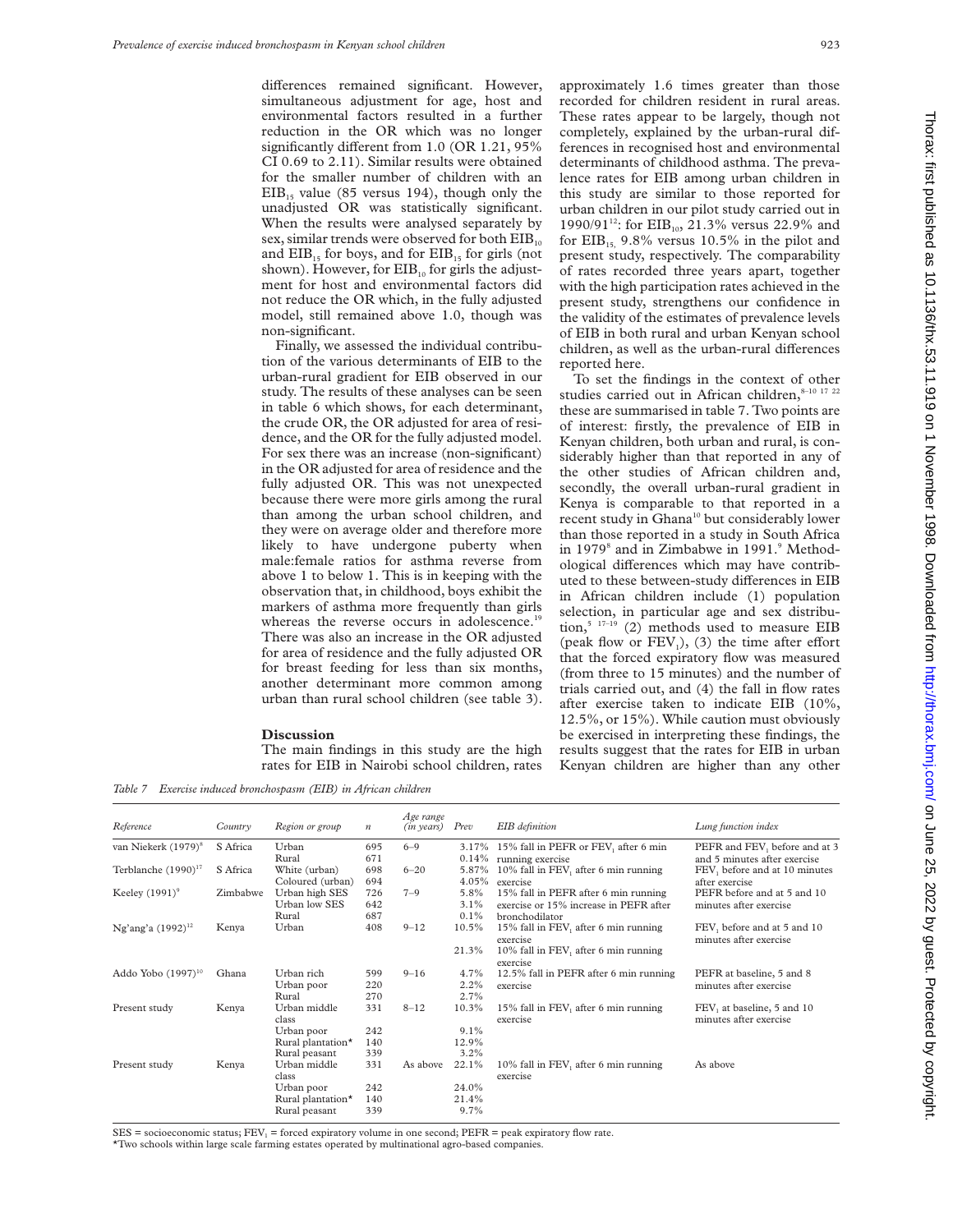reported from Africa and, had we used a less rigorous definition such as  $EIB<sub>10</sub>$  as used in the Cape Town study, $17$  rates in the Kenyan children would have been almost doubled.

The reasons for the higher rates in Kenyan children are not obvious. Methodological differences (in the age group targeted and/or the definition of EIB used) are unlikely to be the full explanation. A factor which may be important is whether the parents and/or the children were raised in the urban environment and therefore subjected since childhood to urban pollution by industrial and motor vehicle emissions, both of which are features of the city of Nairobi. Urban-rural differences in diet and in the frequency and nature of childhood infections, neither of which were examined in this study, have also been implicated.18 In other parts of the world residence at high altitudes such as those of the Kenya study sites (higher than that of any of the other study sites cited in table 7) is usually associated with lower rather than higher rates of asthma, and this is attributed to the fact that house dust mites do not survive the low temperatures and relative humidity of cold winters.<sup>18</sup> In tropical Africa, however, this does not appear to be so. For instance, house dust mite allergen was isolated from mattress dust of asthmatic patients in a report from the Nigerian Savanna in 1975.<sup>20</sup> More recently, in 1993, rates of 40% for skin positivity to mite allergen were reported among asthmatic patients attending an allergy clinic in Nairobi,<sup>21</sup> rates not all that much lower than the 58% reported among asthma patients in Ibadan, Nigeria, situated on a coastal plain.<sup>22</sup>

In this study the overall gradient for urban-rural di Verences in EIB was between 1.6 and 1.7, comparable to that found in the 1997 study in Ghana,<sup>10</sup> but considerably less than the gradient of more than 20 reported in the Zimbabwe study,<sup>9</sup> whether the comparison was with urban rich or poor, and the South African study <sup>8</sup> which compared Xhosa children living in a Cape Town suburb (shanty town) with Xhosa children living in rural Transkei. The high urban-rural gradients in the latter two studies were essentially driven by very low rural rates. For the purposes of comparison we stratified the data in our study along similar lines (see table 7). The prevalence rate for  $EIB<sub>15</sub>$  among children attending the three rural schools located in peasant villages was 3.2%, comparable to the rate of 2.7% found in rural Ghana,<sup>10</sup> but considerably higher than the rates of under 0.2% reported from rural South Africa <sup>8</sup> and Zimbabwe. <sup>9</sup> Certainly in the South African study carried out in 1979, <sup>8</sup> and probably in the Zimbabwe study carried out in 1991, <sup>9</sup> the children from the rural areas studied are described as following a much more traditional lifestyle than was the case for the children from the rural peasant villages in our study. The prevalence rate for  $EIB_{15}$  was 12.9% for the children from the schools located within the large agro-industrial plantations, comparable to the rate of 10.3% among the Nairobi children studied. The children from these agro-industrial plantation areas follow an even

less traditional lifestyle than that of children attending the peasant area schools, and are also exposed to agricultural aeroallergens—for example, from coffee plants in bloom—and/or to pesticides and fungicides found in other studies to be significantly associated with higher asthma rates—for example, among Canadian farmers.23 The role of outdoor agricultural allergens and irritants, not directly examined in the present study, clearly needs further investigation.

In the Zimbabwe study the urban sample was also stratified into high and low socioeconomic status (rich and poor) so, for the purpose of comparison, we stratified the urban schools into urban middle class (three schools) and urban poor (two schools). Not only were the rates of  $\mathrm{EIB}_{10}$  much higher in our study, but the rates for the urban poor and urban middle class (10.3% versus 9.1% for  $EIB_{15}$ ) were similar, in contrast to the almost two fold di Verences between urban rich and urban poor reported in Zimbabwe <sup>9</sup> (5.8% versus 3.1%) and in Ghana<sup>10</sup>  $(4.7\%$  versus 2.2%). One reason may be the nature of urban pollution in Nairobi, a combination of heavy industrial and vehicle pollution.

In their discussion the authors of the three studies that have found urban-rural differences in EIB in Africa all invoke the differences in living environment, in lifestyle, and in outdoor pollution as potential explanations for the observed differences.<sup>8-10</sup> The statistical model used in the present study confirmed the importance of environmental factors, but also implicated host factors such as a family history of asthma symptoms and allergy. In other words, our results imply an increased susceptibility for asthma in urban compared with rural Kenyan children. One can only speculate as to why this might have occurred. Given the importance currently being attached to early life events when patterning of the infant's immune system is thought to take place,<sup>24</sup> and to the role of infections, some of which appear to increase and others to decrease the risk of asthma, $^{24}$  the age of migration to an urban area may be important. On the one hand, it is likely that most of the parents of the urban children in our study were not born in the Nairobi area but had moved there in search of employment. Thus, the higher reported rates of parental history of asthma symptoms and/or allergies, if due to urban factors, must be attributed to exposures encountered in early adulthood. On the other hand, it is likely that most of their children were born and raised in the Nairobi area and were thus exposed to indoor and outdoor urban allergens, pollutants, and irritants from birth and in the first year of life. In turn, these exposures, singly or in combination, may have tipped the balance of their immune system from a Th1 (non-asthmatic) to a Th2 (asthmatic) phenotype response. $24$  In addition, birth in the Nairobi area might have resulted in a change in phenotype in the urban children in the present study who exhibited EIB but for whom a family history was not reported.

Evidence of the importance of the time of migration from a rural to an urban area was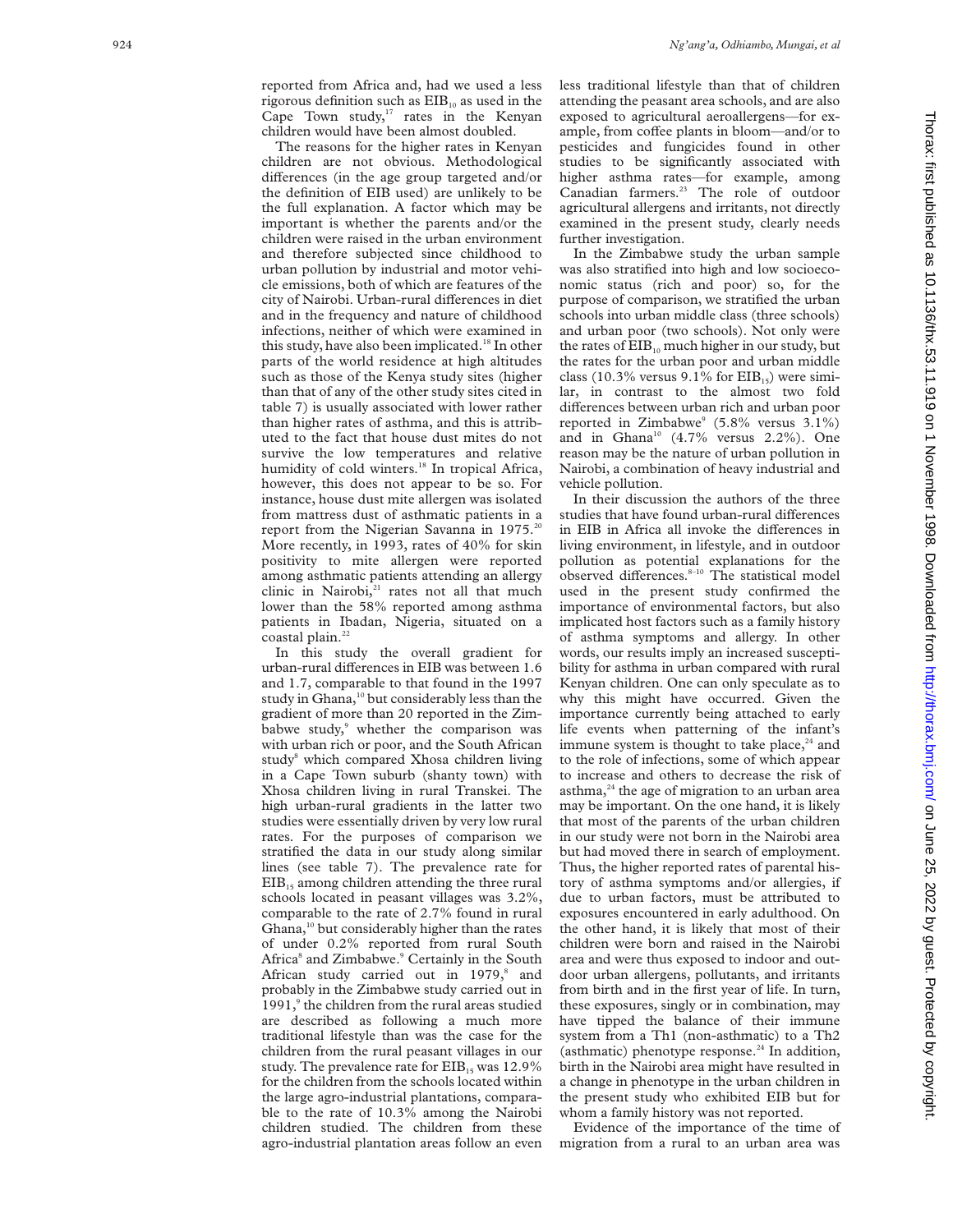found in a recent study carried out in Ethiopia<sup>25</sup> in which self-reported rates for asthma among 9844 residents of all ages of Jimma (a non-industrialised town of approximately 80 000 inhabitants with no major industry and little motorised transport) were three times higher than those among 3032 residents of three rural subsistence communities in the area (3.6% versus 1.3%). There was also an urban-rural gradient for children under 10 years of age (2.4% versus 1.1%). However, the age of onset of asthma for all ages appeared to be around 10 years before the study was conducted, suggesting that changes in the urban community environment had occurred at that time. Although the authors were unable to identify a single key determinant, they pointed to several factors meriting further study, including changes in housing style, immunisation, and the introduction of insecticides into common use. Data on whether the children or adults resident in Jimma were born there or, if not, when they migrated, were not given in the report, nor were they collected for Nairobi residents in the present study, but such information should clearly be gathered in any future study.

Even though in the present study the susceptibility to allergic conditions, as reflected in the reported family history, was higher in urban children than in rural children, rural children were more frequently exposed to sources of allergens and irritants that may exacerbate or maintain the airway inflammation, thought to be responsible for asthma symptoms and airway hyperresponsiveness. However, closer examination of our data suggests that circumstances that concentrate indoor aeroallergens and irritants were in fact more likely to be found in the urban than in the rural area. These include indoor pets and carpets, more crowding, and sleeping in the kitchen. In other words, the urban environment, in addition to increasing the susceptibility of children to develop EIB—that is, increasing the incidence of childhood asthma—may also have increased its severity due to sustained and heavier exposure to allergens and irritants, indoor and outdoor, in the urban environment.

When the present study was planned, environmental factors, particularly those related to the indoor environment, were considered the key and probably the most important determinants of the increasing rates of childhood asthma in westernised countries<sup>26 27</sup> and, plausibly, in African societies recently urbanised.28 However, opinion is now shifting to the view that a change in population susceptibility may also be important $11$  and that this is attributable to prenatal and/or early life events which prime the infant's immune system, including certain infections,<sup>18</sup> parasitosis,<sup>29</sup> vaccination and/or immunisation.30 Parasitosis was thought to be responsible for the low rates of childhood asthma reported in studies carried out in Africa in the 1960s and 1970s, $6$  the postulated mechanism being a potentiated IgE response to parasite allergens and a significant non-specific IgE component which acts as a blocking antibody to modulate allergic reactivity. $29$  The

potentially protective role of certain infections in infancy, including parasitosis, was not investigated in the present study but should be a component of any future studies.

In conclusion, a speculative but not implausible scenario to explain the findings of the current study might be as follows. Early life events such as exposure to certain infections occurring in the first year of life (not studied here) as well as exposure to indoor aeroallergens and environmental tobacco smoke are likely to have increased the incidence of asthma among urban infants who also appear to be genetically more susceptible to developing asthma and allergies than rural children, particularly if premature and breast fed for less than six months. In addition, sustained exposure to indoor aeroallergens and irritants is likely to have increased the severity of EIB exhibited by urban children, thus increasing the prevalence of its symptom markers. In other words, an increase in both prevalence and incidence of EIB is likely to explain the higher rates in Kenyan school children resident in Nairobi compared with those resident in rural areas. Extrapolation of this scenario to asthma symptoms and diagnosis should, however, be made with more than a little caution since EIB, though a well accepted marker of asthma, particularly in children, is not diagnostic. Future studies on the determinants of childhood asthma in Kenya, if not in Africa in general, should focus on clarifying not only the role of environmental factors (such as the use of agricultural pesticides and fungicides in rural areas and of vehicle pollution in rural and urban areas), but also the role of early life events including infections (bacterial, viral or parasitic), vaccination, and immunisation, none of which were addressed in this study.

The authors thank the Ministry of Education (Kenya), Nairobi City Education Office, school teachers, parents and pupils of<br>participating schools for their enthusiasm, cooperation and<br>support. This project was funded by the International<br>Development Research Center (IDRC), Canada and much appreciated. Support for data analysis and report prepa-ration was received from the International Union Against Tuberculosis & Lung Disease (IUATLD). We also acknowledge additional support received from the Kenya Medical Research Institute (KEMRI) whose director we thank for per-mission to publish this work.

- 1 Toelle BG, Peat JK, Salome CM, *et al.* Towards a definition of asthma for epidemiology. *Am Rev Respir Dis* 1992;**146**:633–7.
- 2 Anderson HR. Is the prevalence of asthma changing? *Arch Dis Child* 1989;**64**:172–5.
- 3 Fitch KD, Morton AR. Specificity of exercise in exercise induced asthma. *BMJ* 1971;4:577–81.
- 4 Burr ML, Eldridge BA, Borysiewicz LK. Peak expiratory flow rates before and after exercise in schoolchildren. *Arch Dis Child* 1974;**49**:923–6.
- 5 Bardagi S, Agudo A, Gonzalez C, *et al.* Prevalence of exercise-induced airway narrowing (EIAN) in schoolchildren from a Mediterranean town. *Am Rev Respir Dis* 1993; **147**:1112–5.
- 6 Becklake MR. International Union Against Tuberculosis and Lung Disease (IUATLD): initiatives in non-tuberculous disease. *Tubercle Lung Dis* 1995;**76**:493–504.
- 7 Sears MR. Epidemiology of asthma. *Lancet* 1997;**350**:1015– 20. 8 Van Nierkerk CH, Weinberg EG, Shore SC,*et al.* Prevalence
- of asthma: a comparative study of urban and rural Xhosa children. *Clin Allergy* 1979;**9**:319–24.
- 9 Keeley D, Neill P, Gallivan S. Comparison of the prevalence of reversible airway obstruction in rural and urban Zimba-bwean children. *Thorax* 1991;**46**:549–53. 10 Addo Yobo E, Custovic A, Taggart S, *et al.* Exercise
- induced bronchospasm in Ghana: diVerences in preva-lence between urban and rural schoolchildren. *Thorax* 1997;**52**:161–5.